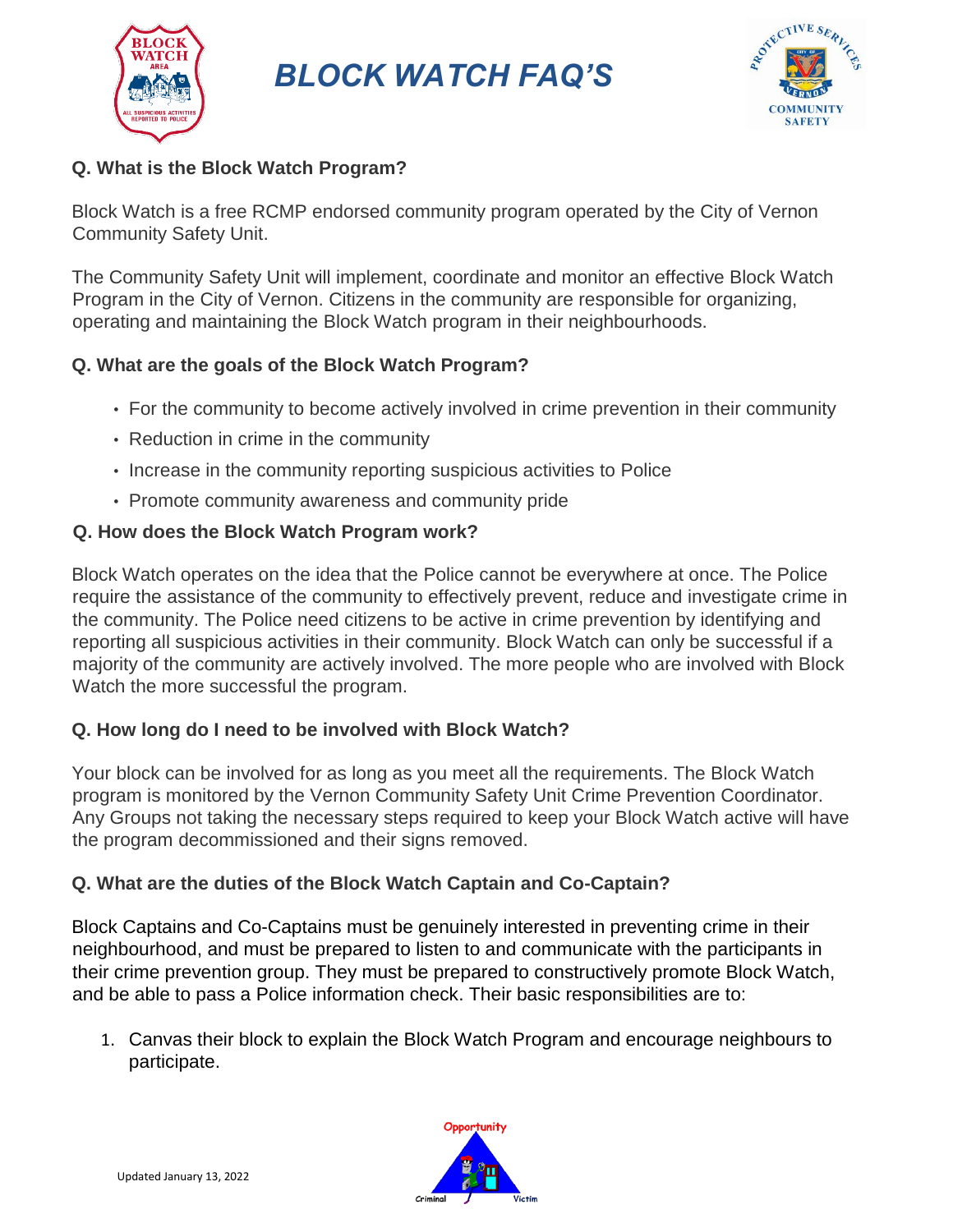

*BLOCK WATCH FAQ'S*



- 2. Maintain an accurate list and map of all participants in their Crime Prevention Group. Update this list and map every six months to ensure all information is current. Supply the Crime Prevention Officer or Block Watch Coordinator with all current information.
- 3. Host the initial meeting to implement the program in their neighbourhood. This meeting is hosted by the Block Watch Captain, either at their home or another suitable location which they are able to arrange.
- 4. Ensure that the yearly neighbourhood meetings are held.
- 5. Set a good example by initiating home security and target hardening measures in their own home.
- 6. Identify and work closely with other Block Captains and Co-Captains.
- 7. Act as a liaison and communication link with the Area Coordinator, the Block Watch Coordinator, the police department, and the participants on their Block.
- 8. Distribute the Block Watch newsletter (via email) to all participants in their Group.
- 9. Responsible for distributing "fan out" of important property crime information to Group participants.
- 10. Welcome new residents by explaining the Block Watch Program and encouraging their participation.
- 11. Report to the Block Watch office all break and enters and attempted break and enters in their neighbourhood.
- 12. Canvass neighbours to see who would be interested in Block Captain, or Co-Captain should these positions become vacant.
- 13. Work closely with the Block Watch Coordinator and assist them when required.

# **Q. Who fills out the Captain and Co-Captain Security application forms?**

Only those people who are becoming Captains and Co-Captains need to fill out these application forms. Participants are not required to fill out the application forms.

# **Q. What if there are no changes to our Group…do I still need to send in a Block map?**

Yes. Each calendar year you must send in an updated block map to the Block Watch office. Even if your block map has no changes you must send in your block map annually. By sending in your block map annually you keep your Block Watch program active.